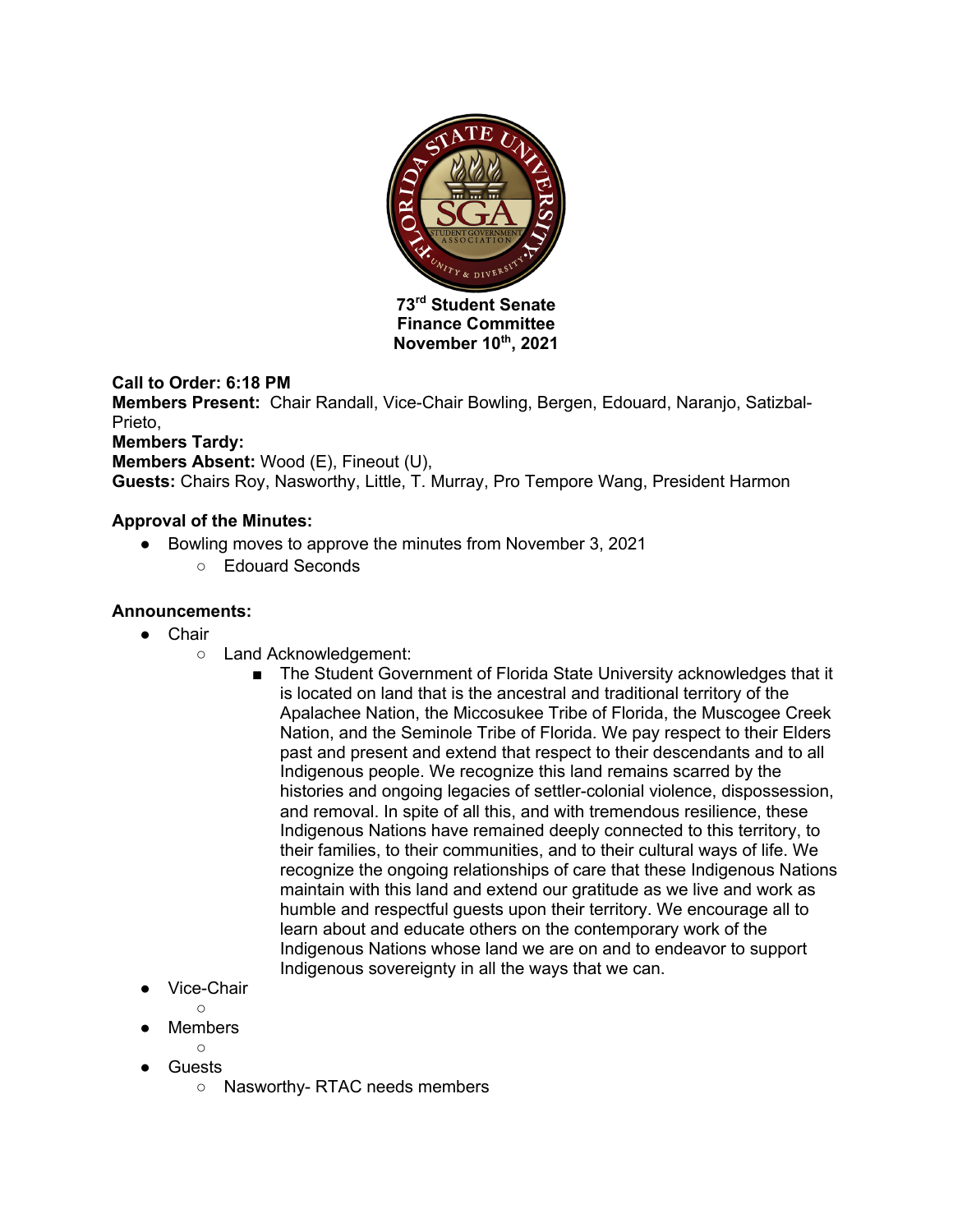## **Committee Business:**

- **Bill 69**  Sponsored by Senator Tackett (P) Funding for Pride Student Union to give out a sustainable and unique promotional item to grow their influence on campus as well as promote healthy hygiene practices at tabling events.
- **Bill 75** Sponsored by Senators Tackett, Randall (P) Transferring \$275 from Senate Projects to provide the Jewish Student Union with personalized hand sanitizers.
- **Bill 88** Sponsored by Senators T. Murray, Preshia (P) To purchase two picnic tables that will be placed outside of the Rovetta building to allow students to work on homework, eat, and sit before class.
- **Consent Resolution 32** Sponsored by Chair Nasworthy (P) Allocating funds to PLUS (Pentecostal Life University Students).
- **Consent Resolution 33** Sponsored by Chair Roy (P) Allocating funds to the Dental **Brigades**

## **New Business:**

- Confirmations
	- None
- Bills
	- **Bill 69** Sponsored by Senator Tackett (P)
		- Opening Statement:
			- Tackett: This bill is the bidet bill and my legacy. This came after long talks with people across the university Bidets help in several ways
				- Bidets improve accessibility around campus
				- More inclusive with religions and cultures
				- Environmentally friendly
				- More hygienic
				- Saves the university money
				- Improves sexual health
			- Tackett yields with 3;05 remaining.
		- Technical Non-Debatable Questions:
			- Bergen: Did someone at the pride student union ask for this
				- Tackett:Yes
			- Bergen moves for non committee members to speak. Seconded by Edouard
			- Pro Tempore Wang: Is this an approved vendor?
				- Tacket: Yes, Amazon
		- Round-Table Discussion:
			- Edouard moves to enter round-table discussion; Naranjo seconds
			- Prieto: Is this to be given out for an event
				- These will be handed out at GBMs
			- Edouard: Would students have to sit on the toilet to use the bidet ○ Tackett: This is a portable Bidet
			- Naranjo: What does a portable travel bidet look like and how does it work?
				- Tackett: It is collapsable and comes with a carrying pouch
			- Point from Pro tempore Wang: Would we have to put funded by SGA on the bidet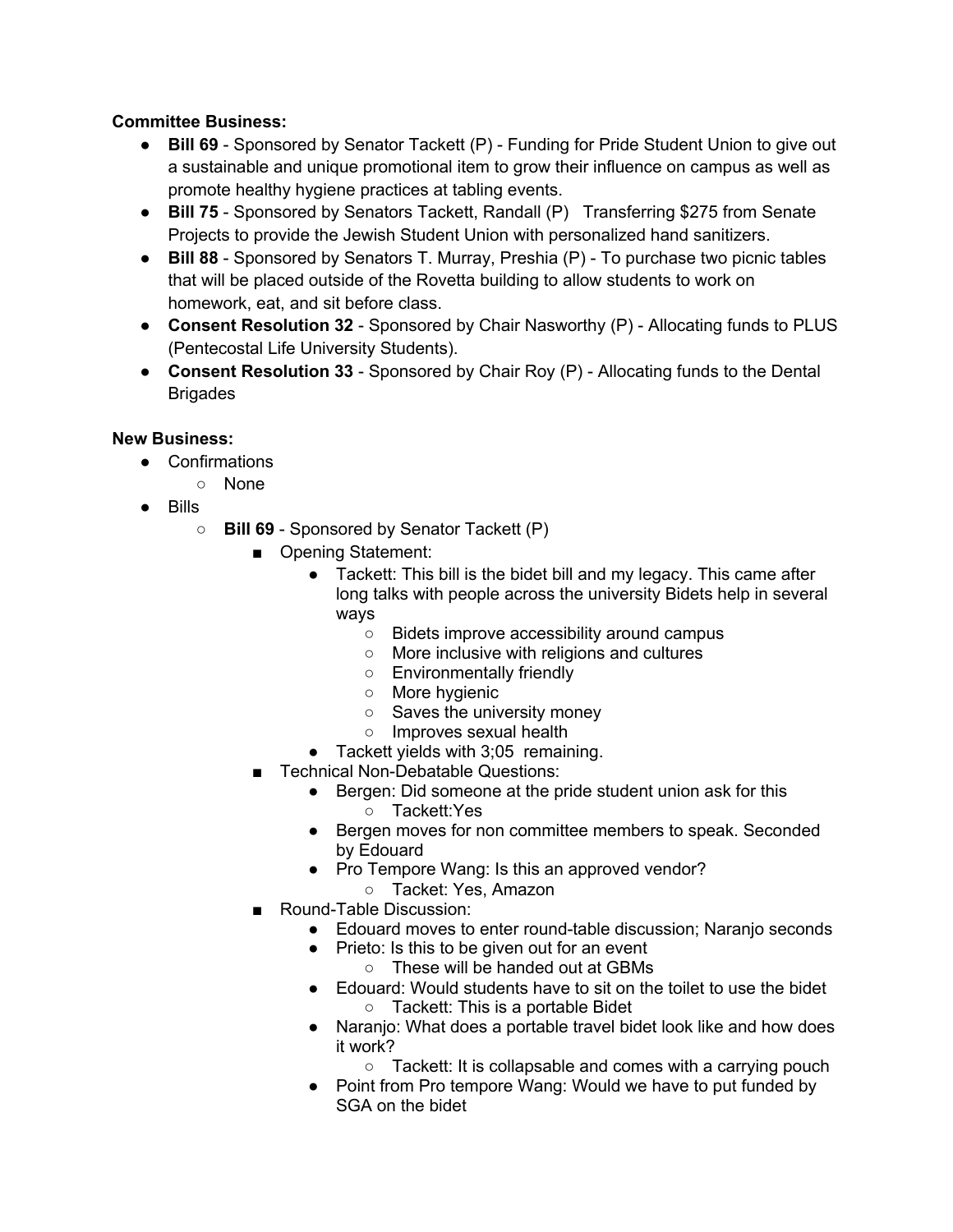- Tackett: This is not promotional
- Randall: Paid for by SGA applies to shirts and promotional items, This is what PAC considers as a promotional supply or an event supply
- Randall: This would have to have paid for by SGA on it because it is being listed as a promotional Item
- Edouard: How many bidets would we be buying ○ Tackett: 60
- Bergen: How does a bidet promote the Pride student union
	- This is not a promotional item this is an event supply
- Edouard: I move to make an amendment to strike "A promotional item" and add "event supply"
	- Seconded by Bowling
	- The amendment passes
- Randall: Paid for by SGA is no longer required on the item
- Prieto: How did the pride student union come up with this Idea
	- Tackett: This is a collaborative solution, the assistant director of pride student union has communicated with me on this. We were in communication and the bidets were suggested to pride.
- Naranjo:Will students buy the bidets
	- Bowling; No
- Bowling calls the question, Naranjo seconds
- Closing Statement:
	- Tackett: Thank you so much to the finance committee. Thank you for hearing my bill and I have been working with a great amount of people on this bill. This bill is accessible to all students. I will help anyone with the installation of the bidet.
- Vote
	- Yes: [4] Bowling, Bergen, Edouard, Naranjo, Satizbal-Prieto
	- No: [0]
	- Abstain: [0]

## ■ **RESULT: BILL 69 PASSES**

- **Bill 75** Sponsored by Senators Tackett, Randall (P)
	- Opening Statement:
		- Tackett: This is to fund JSU for hand sanitizers. THey run through these quickly. I talked with the director of JSU and he said this was the most popular item. We have to fund through senate projects because they were not budgeted but they are up to be added to the budget tonight.
		- Tackett yields with 4:00 remaining.
	- Technical Non-Debatable Questions:
		- None
	- Round-Table Discussion:
		- Naranjo moves to enter round-table discussion; Edouard seconds
		- Prieto: when would this be given out
			- Tackett: every tabling event or GBM
		- Bowling: how many hand sanitizers are we giving out? ○ Tackett: 150
		- Prieto: Will these be purchased from an approved vendor?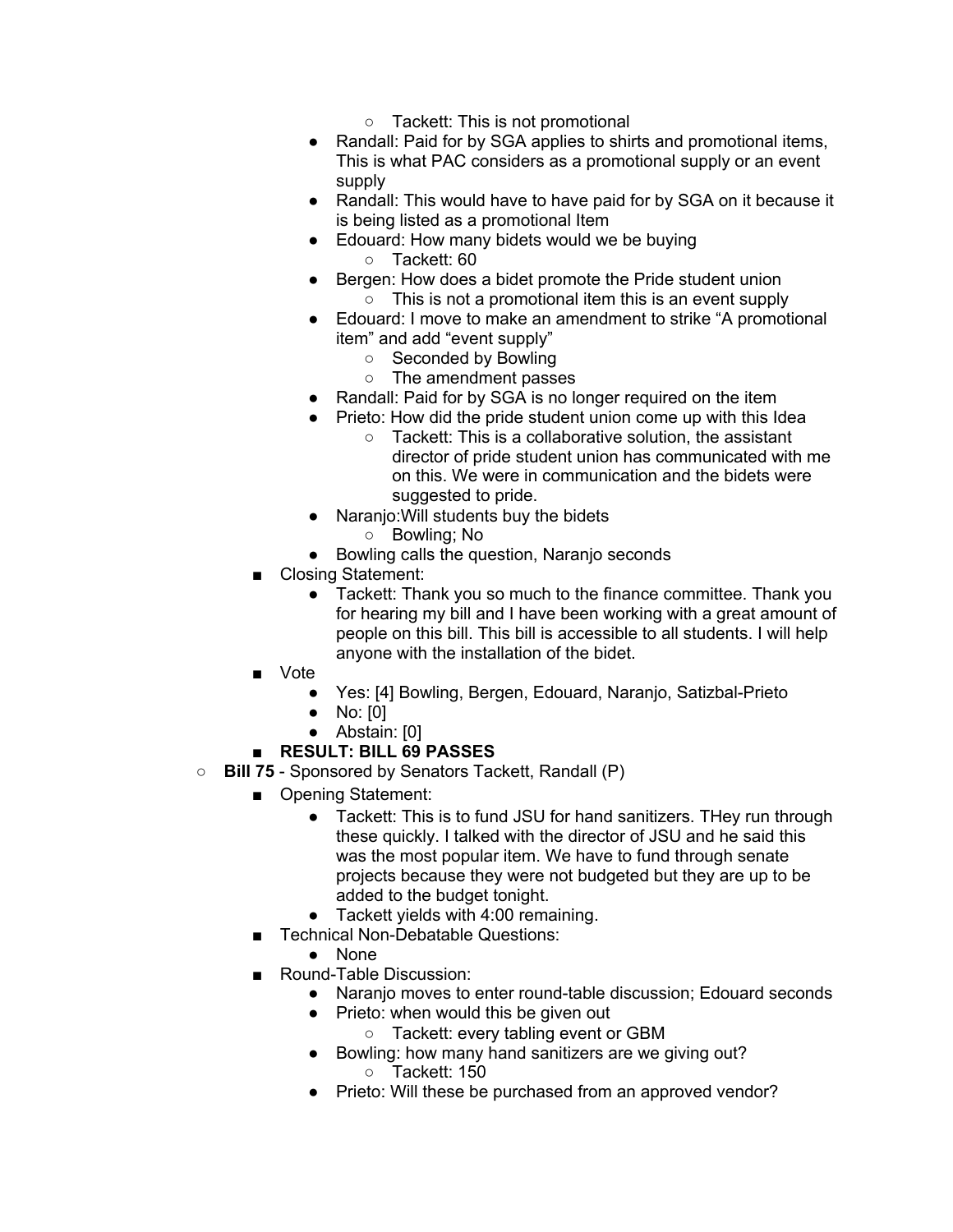- Tackett: ves, fullpress, Same quote as they did before
- Bowling: would this qualify as a promo item?
	- Tackett: yes
- Will it have "paid for by sga"?
	- Tackett: they have the sga logo and that counts.
- Satzibal-Prieto calls the question, Edouard seconds
- Closing Statement:
	- Tackett: pretty straightforward. This is my last bill.
- Vote
	- Yes: [3] Edouard, Naranjo, Satizbal-Prieto
	- No: [0]
	- Abstain: [1] Randall

### ■ **RESULT: BILL 75 PASSES**

- **Bill 88** Sponsored by Senators B. Murray, Preshia (P)
	- Opening Statement:
		- Preshia: I am presenting the bill to get picnic tables outside of the college of business. This would be beneficial because of the location. This is a continuation of work by senator Slemac
		- Preshia yields with 4:25 remaining.
	- Technical Non-Debatable Questions:
		- Prieto: Is this an approved vendor
			- Preshia: I believe so this was approved by the college of business
	- Round-Table Discussion:
		- Bergen moves to enter round-table discussion; Edoaurd seconds
		- Prieto: Was this the lowest price for picnic tables
			- Preshia: This was the lowest price that met specifications
		- Randall: What are the specifications
			- The materials of the picnic table, whether they are ADA accessible, whether a plaque can be added, and whether or not it can be built by FSU master craft studio.
		- Bowling calls the question, Edoaurd seconds
	- Closing Statement:
		- Preshia: I think that this would be a great addition to the college of business. This is in a heavily trafficked area, and it will also include a senate plaque
	- Vote
		- Yes: [5] Bowling, Bergen, Edouard, Naranjo, Satizbal-Prieto,
		- No: [0]
		- Abstain: [0]
	- **RESULT: BILL 88 PASSES**
- Resolutions
	- **Consent Resolution 32** Sponsored by Chair Nasworthy (P)
		- Opening Statement:
			- Nasworthy: This is a pretty straightforward resolution. This is a Christian organization requesting funding for a conference in Ann Arbor known as awakening. There were 3 members interested in this conference.
			- Nasworthy yields with 4:08 remaining.
		- **Technical Non-Debatable Questions:**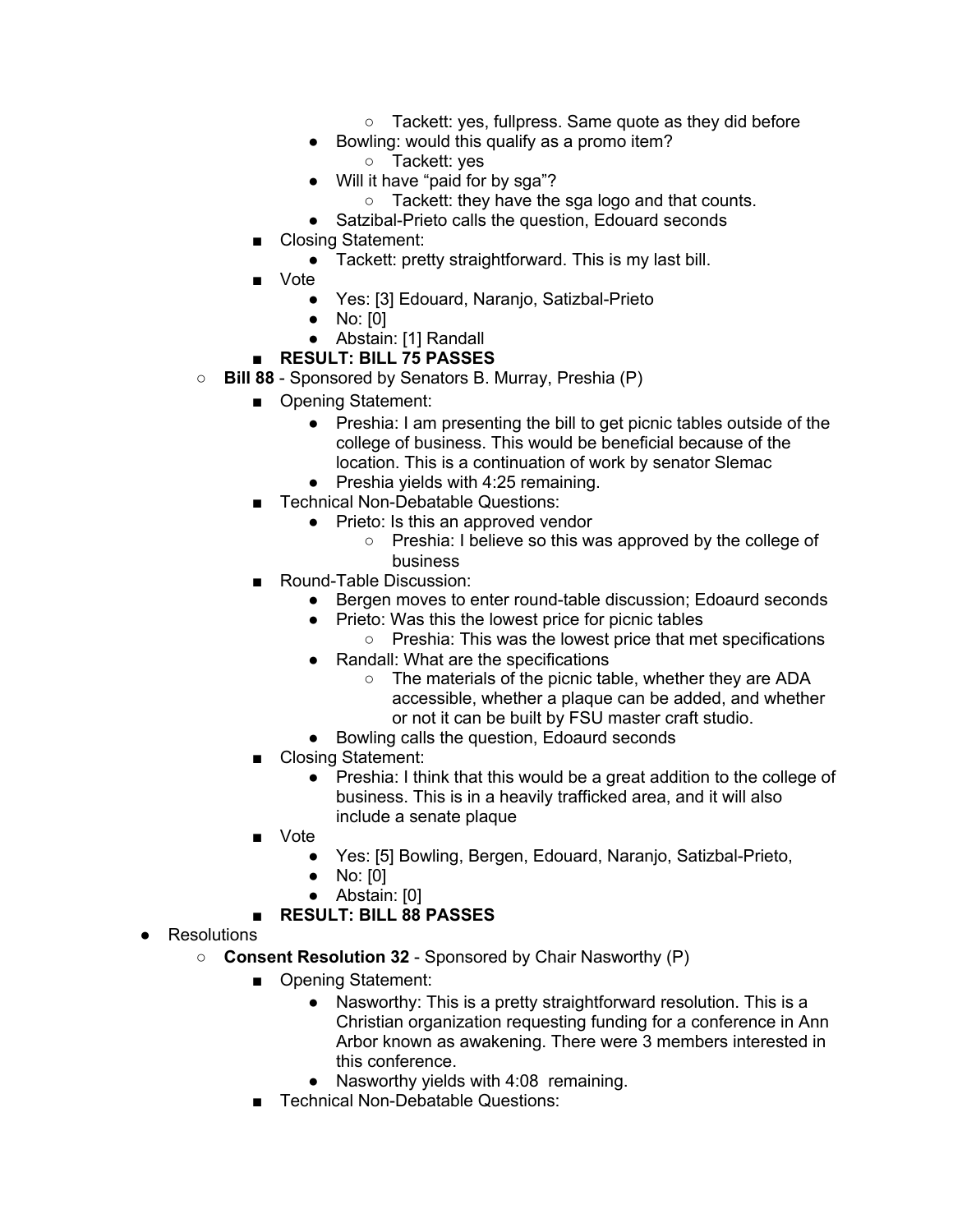- N/A
- Round-Table Discussion:
	- Bergen moves to enter round-table discussion; Edouard seconds
	- Prieto: How did they advertise?
		- This was advertised in GBM meetings, as well as flyers posted
		- Randall: Where were these flyers posted
		- Nasworthy: Around campus
	- Prieto: Since there is less funding than asked for who will pay for amenities
		- The flights and number of hotel rooms have been reduced. They will have to pay out of pocket
	- Prieto: WIII they be doing more fundraising ○ Nasworthy: It will be out of pocket
	- Prieto: Are the club members okay with paying
		- Nasworthy:yes
	- Edouard calls the question, Prieto seconds
- Closing Statement:
	- Nasworthy: Thank you for the question, RTAC still needs members
- Vote
	- Yes: [5] Bowling, Bergen, Edouard, Naranjo, Satizbal-Prieto,
	- No: [0]
	- Abstain: [0]

# ■ **RESULT: CONSENT RESOLUTION 32 PASSES**

- **Consent Resolution 33** Sponsored by Chair Roy (P)
	- Opening Statement:
		- Roy: We will be funding 4 dollars to print something for next semester. This is from Office Depot
		- Roy yields with 4:22 remaining.
		- **Technical Non-Debatable Questions:** 
			- Bowling: Was that their entire request
				- Roy: Yes
				- Prieto: Is this a new organization
					- Roy: Its a year old
					- Bergen: What RSO is this
						- Roy: Dental association
	- Round-Table Discussion:
		- Bowling: Why did they request funding
			- PAC will fight for any amount and this tests our funding
		- Prieto: What are they using the paper for
			- They are using the paper for flyers and to check attendance
		- Bowling: This is a slight waste of time on the RSO's part but more power to them for requesting
		- Bergen moves to enter round-table discussion; Prieto seconds
		- Bergen calls the question, Prieto seconds
	- Closing Statement: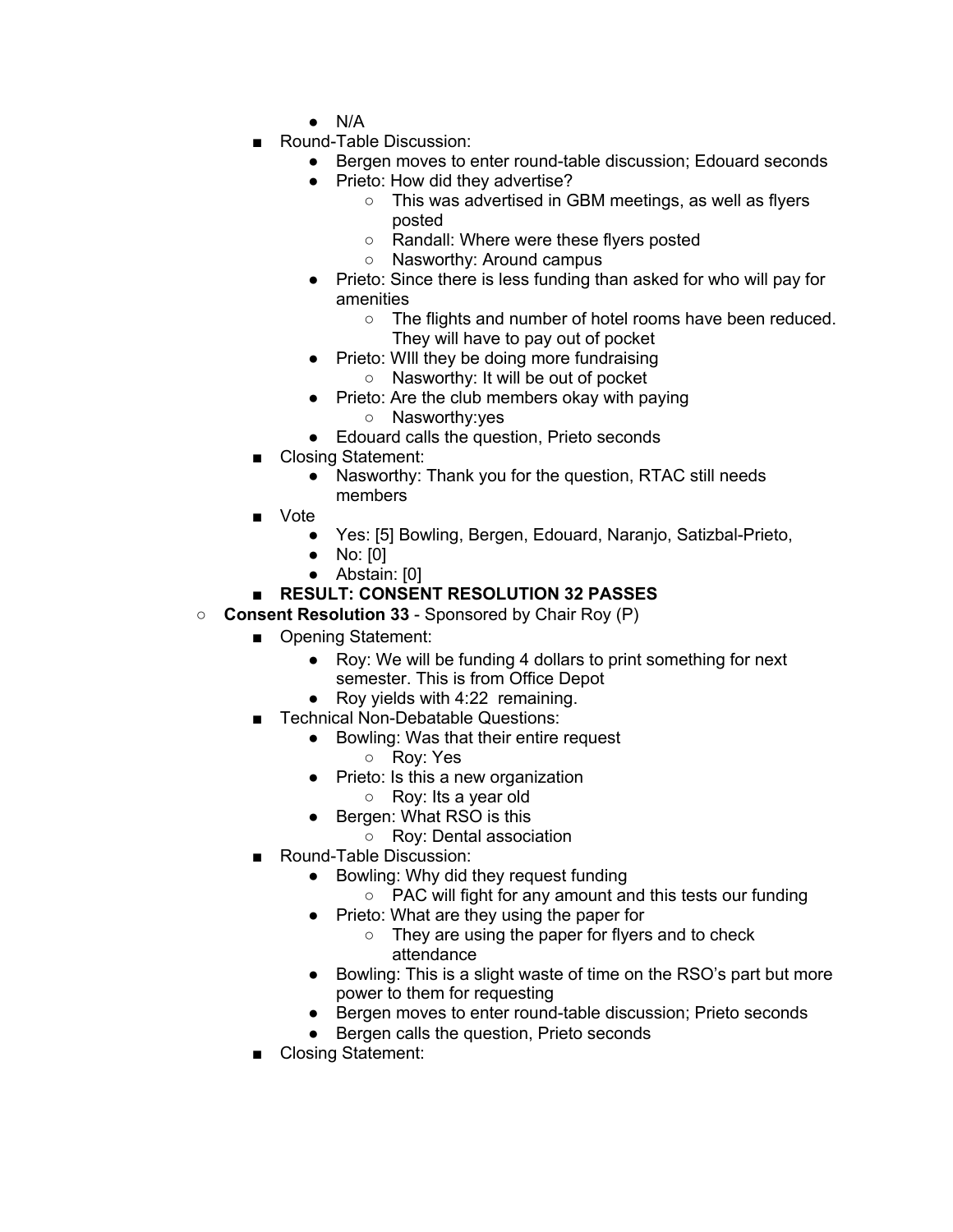- Roy: This organization waited an hour and a half to be heard. Every year when a RSO requests funding they have the opportunity to get extra budget.
- Vote
	- Yes: [5] Bowling, Bergen Naranjo, Edouard, Satizbal-Prieto,
	- No: [0]
		- Abstain: [0]
- **RESULT: CONSENT RESOLUTION 33 PASSES**

#### **Legislative Roundtable**

- Chapter 803 SGA Budgetary Categories & Categorical Restrictions: Liam Fineout ○ Fineout is assigned. Present at next meeting.
- Chapter 805 Penalties for Misspent Funds & Violations of the Finance Code: Adam Bowling
	- See 9/22 minutes.
- Chapter 804 Self-Generated Funds: Bergen
	- Present next week.
- Chapter 808 Forms pertaining to Funding Boards shall be jointly determined by the Senate President and SGA Director of Student Affair: Satzibal-Prieto  $\circ$
- Chapter 809 Policy on Reserve Accounts: Randall
	- $\circ$  Chair Rov is working on this.
- Chapter 810 Headliner Account Restrictions: Wood
	- See 10/25 minutes
- Chapter 811 The Service Funding Act of 2009: Bowling
	- Present next week.
- Chapter 812 iClicker Equipment: Edouard
	- See 10/25 minutes

## **Final Announcements:**

- Chair
	- Investigations of Misuse of A&S Fees:
		- OPS Wages: On 9/30, Senators Gonzalez, Tackett, and myself initiated an investigation into misallocation of OPS wages as provided in the 2021 budget bill proviso language. SGA Admin failed to update the hours allocated to each position using the language from the proviso which stated exactly how many hours certain positions were given. After meeting with Dr. Williams, Jacalyn, and Laurel, we've corrected the problem and the correct hours will be implemented at the start of the next pay period. We've also identified three entities that were affected by this problem in a way that would cause the full amount of approved wages submitted for positions to exceed the current balance of the OPS wage account of the entity. The entities are the VSU, Executive Branch, and Senate Branch. Chair Gonzalez and I are actively working to resolve this issue. As my time in Senate is coming to a close, I feel duty-bound to inform this committee of my findings.